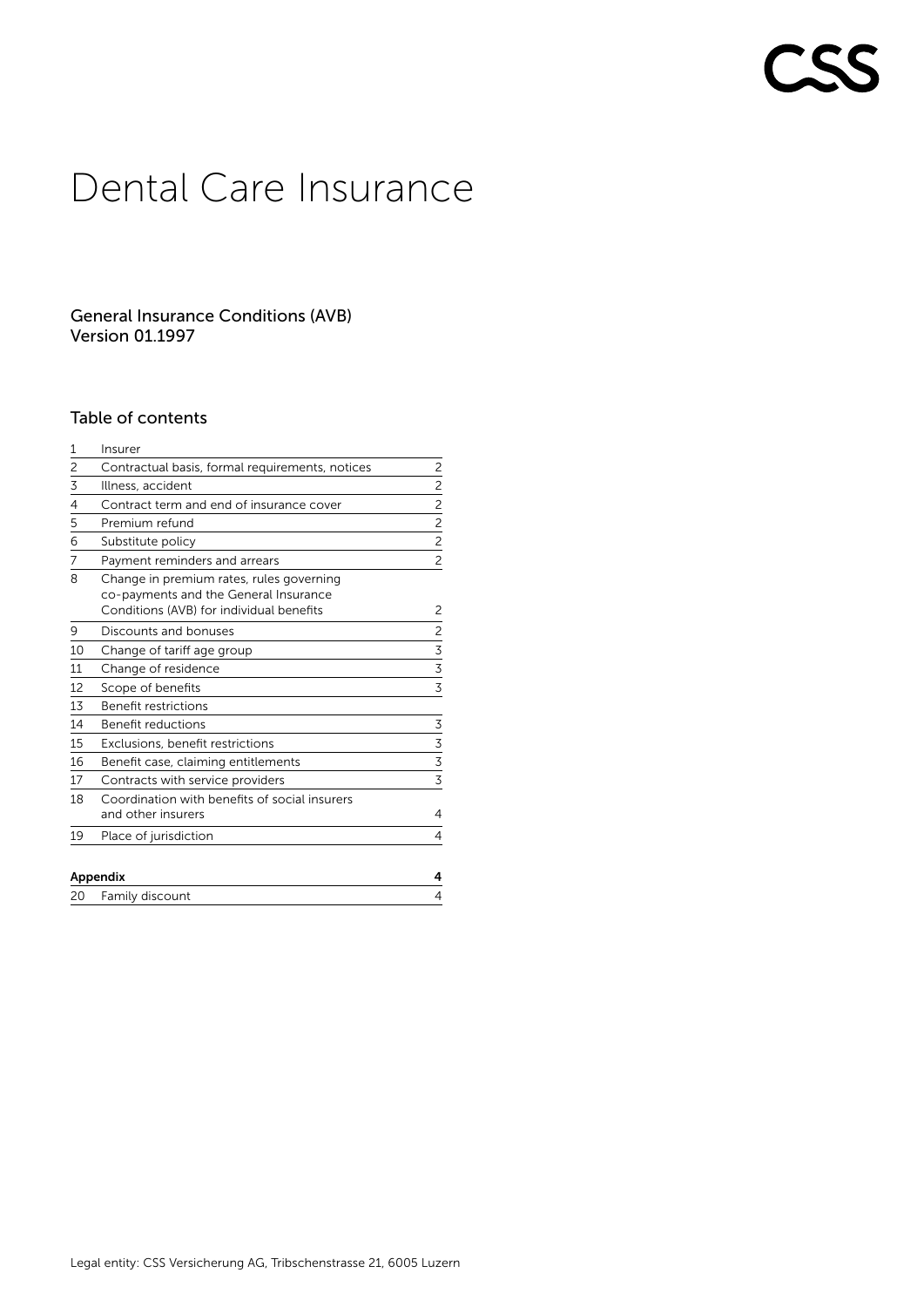The insured persons and benefits are indicated in the policy, as are the date when insurance cover begins, the contract term and any special agreements.

The Federal Insurance Contract Act (VVG) applies in addition to these General Insurance Conditions.

#### 1 Insurer

The carrier for Dental Care Insurance governed by these General Insurance Conditions is CSS Versicherung AG, Tribschenstrasse 21, 6005 Lucerne.

#### 2 Contractual basis, formal requirements, notices

Dental Care Insurance in accordance with these General Insurance Conditions (AVB) is insurance offered supplementary to basic insurance in accordance with the Federal Health Insurance Act (KVG).

Unless these AVB or any special agreements provide otherwise, the insurance contract is based on the provisions of the Federal Insurance Contract Act (VVG). The amendments of the revised Insurance Contract Act of 19 June 2020 also apply to contracts entered into before 1 January 2022. An exception is made for the insured person's debts. These continue to become statute-barred after two years. Where written form is required in the AVB, any text form capable of producing a written record will suffice. If no formal requirement is specified in respect of a notification, it may be made orally.

All notices and requests should be addressed to CSS. All notices from CSS shall be deemed to have been duly given if sent to the most recent address (postal address, email address) of the insured person or rightful claimant as notified to the insurer.

#### 3 Illness, accident

- 3.1 Illness is defined as any impairment of physical or mental health not resulting from an accident and which requires medical examination or treatment, or which leads to work incapacity
- 3.2 An accident is defined as any sudden, unintentional, harmful effect of an unusual external factor on the human body.

Whether or not each benefit is insured in case of accident is indicated in the policy.

References to illness in the General Insurance Conditions also apply to accidents by analogy.

#### 4 Contract term and end of insurance cover

- 4.1 The contract term is indicated in the policy. The insurance is then renewed tacitly for a further year at a time.
- 4.2 The insured person may terminate the insurance in question, even if a longer contract term has been agreed, with effect from the end of the third or each successive insurance year, subject to a notice period of three months. CSS has no right of termination in this case. Both you and CSS may terminate the contract where good cause exists within the meaning of Art. 35b VVG. Claims for benefits being processed at the time of termination will still be due.
- 4.3 When a benefit case occurs for which we are liable, you may terminate the contract in writing no later than 14 days after receiving notice of the last payment. Once you have given notice of termination, insurance cover lapses within 14 days of receipt of such notice by CSS. CSS remains entitled to the premium for the current calendar year if you terminate the contract in the year following that in which the contract was concluded. CSS has no right of termination if you make a claim for benefits.
- 4.4 In the case of changes in premiums, in the rules governing co-payment and in the General Insurance Conditions, Article 7 applies.

#### 4.5 The insurance expires:

a) if the insured person moves his legal residence abroad; b) at the end of the insurance year if the insured person stays abroad temporarily for more than one year.

#### 5 Premium refund

If the contract is terminated before the expiry date, CSS refunds the unused premium other than when the insured person terminates the contract in the first insurance year following a claim for benefits.

#### 6 Substitute policy

If a contract is issued to replace another CSS contract, limited benefits drawn earlier under the original policy will be taken into account in calculating future benefits.

#### 7 Payment reminders and arrears

- 7.1 If the premium is not paid by the deadline indicated on the statement, the insured person will be notified of the consequences of default in writing and requested to pay the outstanding premium within 14 days of the reminder being sent, as required by Art. 21 para. 1 VVG. If this reminder is ignored, the insurer's obligation to pay benefits will be suspended upon expiry of the additional payment deadline.
- 7.2 Once the additional payment period has elapsed, the insured person must pay the statutory interest on arrears. The costs associated with issuing the payment reminder are payable by the insured person.
- 7.3 If no legal action is taken to collect the overdue premium within two months of the end of the additional payment period, the insurer will withdraw from the contract without taking any further action and waive payment of the outstanding premiums.
- 7.4 If the insurer takes legal action to collect the premium or accepts payment at a later date, its obligation to pay benefits will recommence from the date upon which the outstanding premium, including interest and costs, is paid. Even after the outstanding premium has been paid, the insurer will have no obligation to pay benefits in respect of claims arising during the period in which its obligation to pay benefits was suspended.

These premium adjustments entitle the insured person to cancel. Article 8.3 applies by analogy.

- 8 Change in premium rates, rules governing co-payments and the General Insurance Conditions (AVB) for individual benefits
- 8.1 If the premium rates or rules governing co-payments (deductible) change, CSS can adjust the contract.
- 8.2 CSS is entitled to amend the General Insurance Conditions with regard to individual benefits in cases where the number or type of new service providers increases because of developments in modern medicine, or if new or more expensive forms of therapy are introduced.
- 8.3 Changes will be notified at the latest 25 days before the end of the insurance year. If the insured person does not consent to the changes, the contract may be terminated. Notice to terminate the insurance is valid if it is received by CSS at the latest on the last day of the insurance year.

#### 9 Discounts and bonuses

9.1 CSS may grant discounts and bonuses. The loss of discounts owing to non-fulfilment of the conditions of eligibility does not entitle the policyholder to terminate the insurance that has been taken out. The same applies if contractually agreed criteria mean that no bonus is paid out. The reduction of discounts or bonuses by CSS as the result of a rate adjustment and/or the amendment by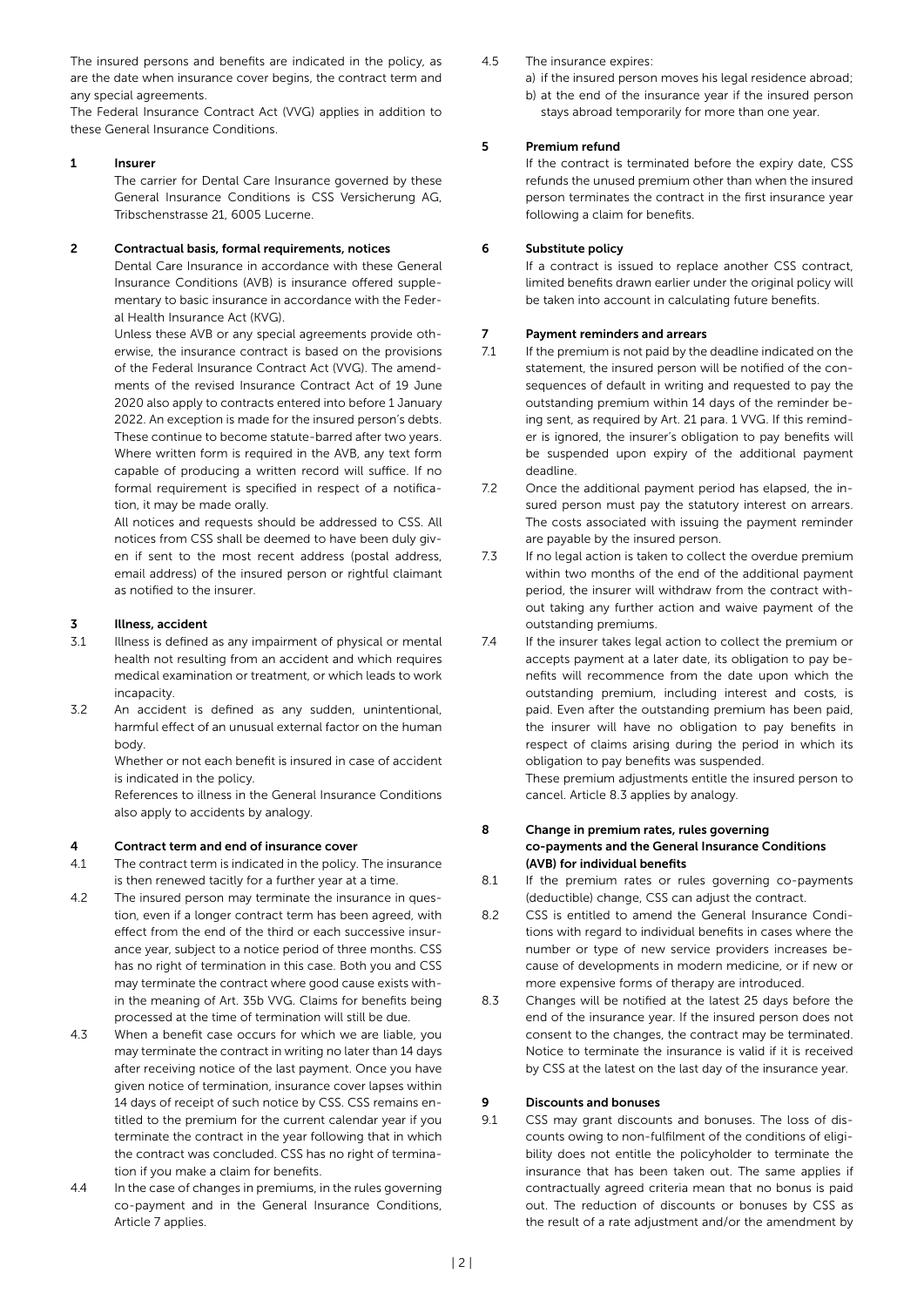CSS of the conditions of eligibility for a discount or bonus gives rise to a right to terminate the insurance.

9.2 CSS grants children and young people a family discount up to the end of the calendar year in which the insured person reaches the age of 20.

> CSS sets out the details of this family discount in an Appendix to the AVB. CSS may amend this Appendix to the AVB unilaterally. Any amendments will take effect at the beginning of the calendar year in each case.

> The level of the discount depends on the insurance cover of the person of discount (the parent or guardian) and that of the child or young person. It is stated on the policy.

> Children and young people are eligible for a discount up to the age of 20 providing all of the following conditions are met:

- a) The child is covered by basic insurance with CSS Kranken-Versicherung AG or Arcosana AG.
- b) An adult parent or guardian (the person of discount) lives in the same household.
- c) The person of discount is covered by basic insurance with CSS Kranken-Versicherung AG or Arcosana AG.
- 9.3 The amount of the discount is calculated on the basis of the net premium, and stated for each product on the policy or premium summary.

Sample calculation: Dental Care Insurance with a number of discounts:

| (actual premium due)         |  | CHF 14.60 |  |  |  |
|------------------------------|--|-----------|--|--|--|
| Net premium II               |  |           |  |  |  |
| - discount II (notional) 20% |  | CHF 3.60  |  |  |  |
| Net premium I                |  | CHF 18.20 |  |  |  |
| - discount I (notional) 10%  |  | CHF 2.00  |  |  |  |
| Gross premium                |  | CHF 20.20 |  |  |  |
|                              |  |           |  |  |  |

9.4 CSS will announce changes to discounts and bonuses, and to the conditions of eligibility for a discount or bonus, no later than 30 days prior to the end of the calendar year. If the insured person does not agree to these changes, he can terminate the insurance concerned with effect from the end of the current calendar year by giving notice in writing. Such notice is deemed to be on time if it is received by CSS no later than the last working day of the current calendar year, during normal office hours.

#### 10 Change of tariff age group

10.1 CSS can adjust premiums when the following tariff age groups begin:

| $0-18$ years of age    | $46 - 50$ years of age |
|------------------------|------------------------|
| $19 - 25$ years of age | $51 - 55$ years of age |
| $26 - 30$ years of age | 56-60 years of age     |
| $31 - 35$ years of age | $61-65$ years of age   |
| $36 - 40$ years of age | 66-n years of age      |
| $41 - 45$ years of age |                        |

10.2 If the premium is adjusted because the insured person is assigned to a higher tariff age group, the insured person has the right to terminate the insurance.

#### 11 Change of residence

CSS must be informed immediately of any change of residence.

#### 12 Scope of benefits

CSS pays benefits for dental treatment and work up to the amount per calendar year and per percentage of costs indicated on the policy, subsidiary to other corresponding benefits insured with CSS.

#### 13 Benefit restrictions

- 13.1 CSS pays benefits for dental treatment and work (such as crowns, pivot teeth, implants, bars, bridges, full or partial dentures, including supplementary treatment, temporary teeth and repairs) from the second insurance year at the earliest.
- 13.2 Entitlement to benefits for all other types of treatment begins in the seventh month after the beginning of insurance.
- 13.3 CSS pays benefits abroad only if, and for as long as, the insured person cannot reasonably be expected to return to Switzerland.

CSS pays benefits up to the amount indicated on the policy and in any case not more than the benefits payable at the insured person's place of residence in Switzerland; the insured person must provide evidence of the scope of benefits due.

#### 14 Benefit reductions

- 14.1 In cases where the insurance cover lasts for less than one calendar year, the maximum amount insured will be reduced proportionately.
- 14.2 CSS waives its right to reduce the insurance benefits if an event is caused by gross negligence. However, no payment will be made to replace benefit reductions from other insurance plans.

#### 15 Exclusions

The insurance does not cover

- 15.1 statutory benefits, in particular those in accordance with the KVG and UVG;
- 15.2 services that are not officially recognised or medically prescribed or that are unsuitable and uneconomical, unless the AVB expressly stipulate otherwise;
- 15.3 illnesses and accidents resulting from violations of neutrality, warlike events and the use of nuclear energy for military purposes in times of peace and in times of war;
- 15.4 accidents resulting from earthquakes or premeditated crimes and offences by the insured person;
- 15.5 illnesses and accidents resulting from exceptional hazards and acts of daring;
- 15.6 co-payments, patient's share of costs and expenses;
- 15.7 benefits for the period preceding late notification of the claim for no valid reason;
- 15.8 cases where the insured person ignores the instructions of doctors and other service providers.

#### 16 Benefit case, claiming entitlements

#### 16.1 Benefit case:

A benefit case or claim is said to occur when an invoice is issued by a service provider indicating the charges for contracted services provided within a maximum period of three months. If the contract ends, entitlement to benefits expires within three months at the latest.

#### 16.2 Claiming entitlements:

To claim entitlements, the original invoices and medical certificates indicating the specific services provided and their justifications must be submitted to CSS.

#### 17 Contracts with service providers

CSS reserves the right to conclude tariff agreements and other service agreements for the benefit of the insured person.